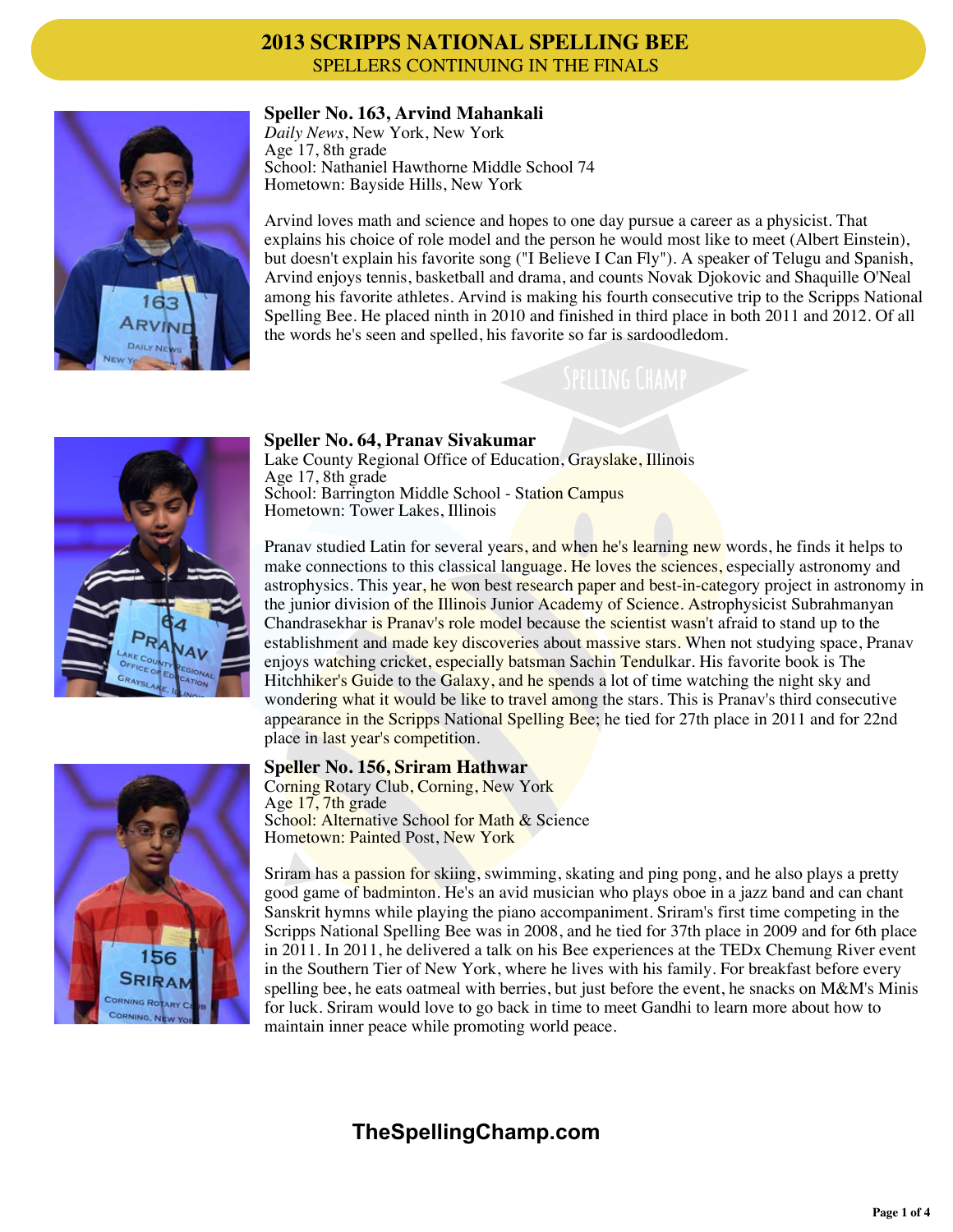

#### **Speller No. 115, Amber Born**

*The Daily Item*, Lynn, Massachusetts Age 18, 8th grade School: Home School Hometown: Marblehead, Massachusetts

Amber would love to be a comedy writer one day, finding inspiration in everything from classic comic strips like Calvin & Hobbes and Peanuts to TV sitcoms like Seinfeld and Frasier. Jerry Seinfeld, Stephen Colbert, Jon Stewart and Ellen DeGeneres top her list of comedy role models. Amber plays keyboard in a Beatles tribute band, and she enjoys soccer, tennis, chess, fencing and playing piano. An avid reader, her favorite books include The Hitchhiker's Guide to the Galaxy and the Mysterious Benedict Society series. This is Amber's fourth consecutive appearance in the Scripps National Spelling Bee. She tied for 42nd place in 2012.



**Speller No. 91, Vanya Shivashankar**

*The Olathe News*, Olathe, Kansas Age 15, 6th grade School: California Trail Middle School Hometown: Olathe, Kansas

Vanya loves being on stage, whether it's playing the piano or tuba, singing, dancing, acting or of course - spelling. She also enjoys swimming, bike riding and playing with Champ, her family's Labrador Retriever. Vanya earned two individual bronze medals at the 2013 regional Science Olympiad and hopes to pursue a career in cardiac surgery. An energetic girl with an infectious smile, Vanya is already making her third appearance in the Scripps National Spelling Bee, following in the footsteps of her sister Kavya, who was a four-time participant and the 2009 national champion. Vanya competed in the 2010 national finals, and tied for tenth place at last year's Bee.



#### **Speller No. 256, Vismaya Kharkar**

*The Valley Journals*, Salt Lake City, Utah Age 18, 8th grade School: Challenger School Hometown: Bountiful, Utah

Vismaya is making her third consecutive appearance in the Scripps National Spelling Bee, and is looking to improve on her tenth-place finish at the 2012 Bee. She placed seventh at the state level of the National Geographic Bee and took first place in the Medicine & Health Sciences division of the Salt Lake Valley Science and Engineering Fair, earning an invitation to the international Broadcom Masters competition scheduled for August. Vismaya has been awarded a superior rating seven times by the Piano Federation, and she is a two-time recipient of the Presidential Physical Fitness Award. In her spare time, she enjoys watercolor painting, drawing, singing, reading and travel.

# **TheSpellingChamp.com**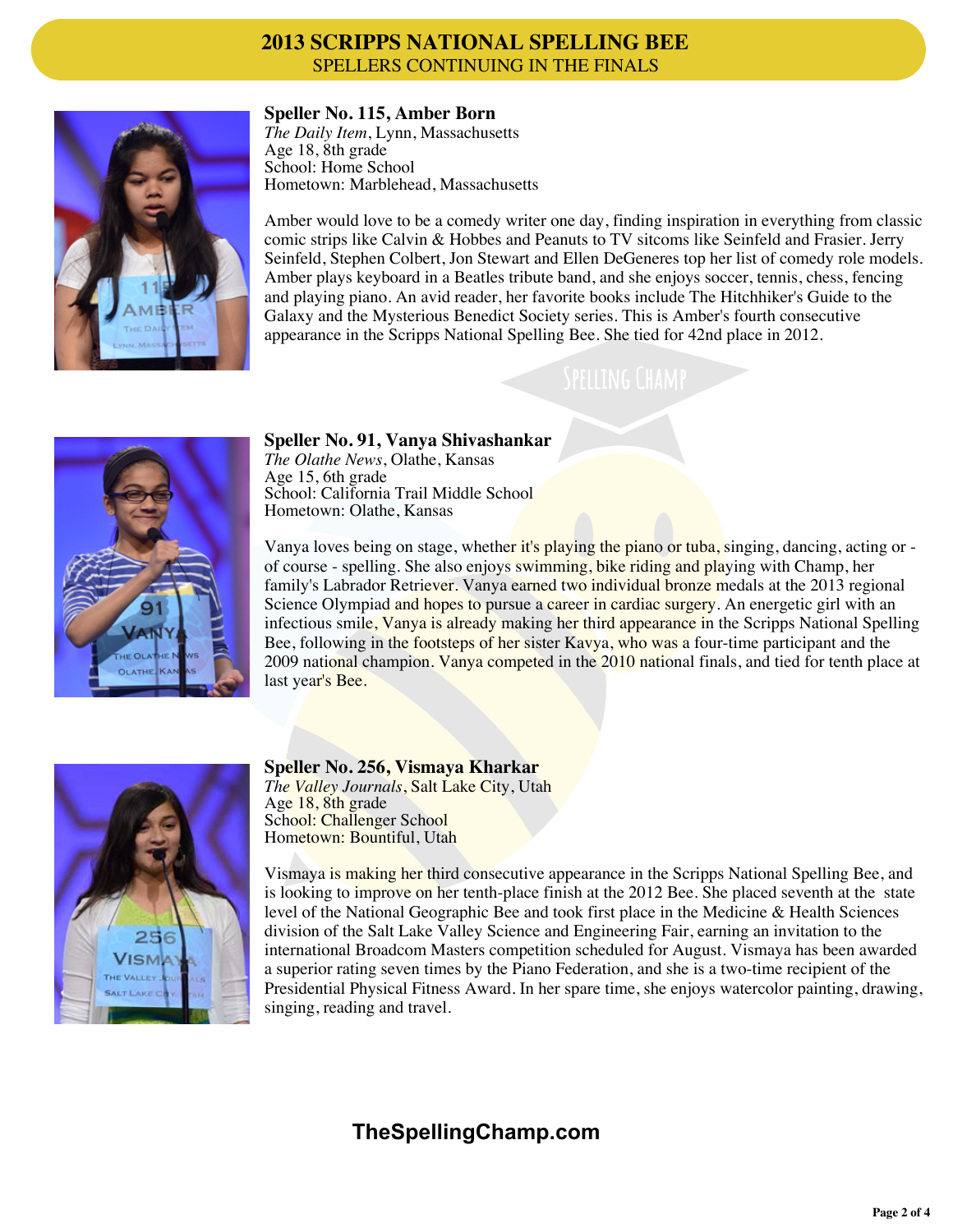

#### **Speller No. 39, Grace Remmer**

*The Florida Times-Union*, Jacksonville, Florida Age 18, 8th grade School: Home School Hometown: St. Augustine, Florida

Grace plays violin in the Jacksonville Symphony Youth Orchestra and viola in the Calandra Quartet. She also works as a student violin teacher and would like to follow in the career footsteps of her favorite musician Itzhak Perlman. Her favorite book is 20,000 Leagues Under the Sea by Jules Verne, and she is crazy about all things Disney, especially the search for "hidden Mickeys" throughout the parks. Grace's diverse interests include everything from knitting and neuroscience to ancient civilizations and singing Broadway tunes. This marks her fourth consecutive appearance in the Scripps National Spelling Bee. She has previously tied for 9th place in 2010, 14th place in 2011 and 22nd place in 2012.



### **Speller No. 238, Chetan Reddy**

*The Dallas Morning News*, Dallas, Texas Age 17, 8th grade School: C.M. Rice Middle School Hometown: Plano, Texas

Chetan prides himself on his sports skills, including basketball, cricket, badminton and table tennis. Cricket is his favorite and he's a member of the Dallas Youth Cricket League. His sports figures of choice also reflect his interests: his favorites are Indian cricketer Sachin Tendulkar and Dallas Mavericks star Dirk Nowitzki. Chetan also enjoys music and movies, and he's the captain of his school's Whiz Quiz team. Chetan is a seasoned veteran of the Scripps National Spelling Bee and is making his fourth consecutive appearance in the Bee this year. He has previously placed 27th in 2011 and tied for 22nd place last year.



#### **Speller No. 242, Syamantak Payra**

HoustonPBS, Houston, Texas Age 16, 7th grade School: Westbrook Intermediate School Hometown: Friendswood, Texas

Syamantak has a wide array of hobbies and interests. His favorite things to do include building computers, reading, playing music, swimming and playing ping-pong. He also loves building with Legos and is a licensed amateur radio operator. Academically, Syamantak participates in many competitions throughout the year, including science fairs and math club. He won a gold medal in the Physics/Astronomy division at his 2013 district science fair and placed third at 2013 Science and Engineering Fair of Houston. Syamantak also thrives in scientific and creative writing. He's published more than 12 poems and essays in anthology collections and magazines. He also won second place in the Scientific Writing Contest at the 2013 Science and Engineering Fair of Houston.

# **TheSpellingChamp.com**